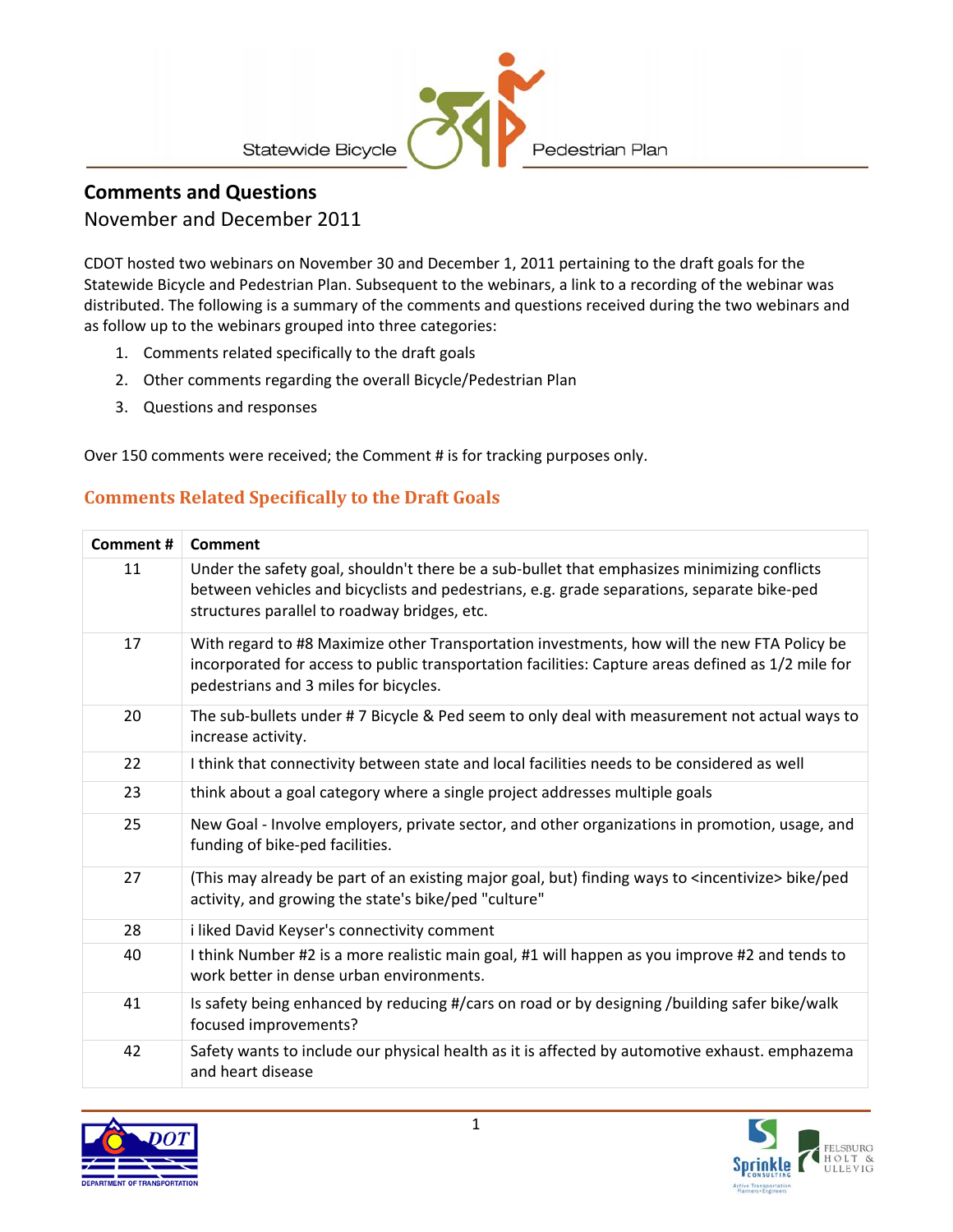

| Comment# | <b>Comment</b>                                                                                                                                                                                                                                                                                                                                  |  |  |
|----------|-------------------------------------------------------------------------------------------------------------------------------------------------------------------------------------------------------------------------------------------------------------------------------------------------------------------------------------------------|--|--|
| 43       | Also on #6, what about enforcement?                                                                                                                                                                                                                                                                                                             |  |  |
| 44       | Other than the educational programs - on #6 is more being developed for design on the bike /<br>car accidents?                                                                                                                                                                                                                                  |  |  |
| 45       | Reorder #8 - 3, 2, 1                                                                                                                                                                                                                                                                                                                            |  |  |
| 49       | Wow about encourage new development in such a way that biking and walking are easy to do.<br>Might help planners working/dealing with developers if there is a state plan outlining that<br>compact, easy to bike-walk communities are important and a statewide trans and health goal.                                                         |  |  |
| 50       | I think they are sound. Re: economic benefit first - I suspect most naysayers will focus on<br>economic issues first - cost-benefit, etc.                                                                                                                                                                                                       |  |  |
| 53       | When fleshing out the safety goal, I hope you take into account what to do when CDOT<br>vehicular design standards conflict w/ bike/ped design standards.                                                                                                                                                                                       |  |  |
| 54       | Some of these overlap. for instance health and environment and quality of life of course are<br>closely inter related.                                                                                                                                                                                                                          |  |  |
| 56       | It seems that increased bicycle and pedestrian activity could be combined with decreasing<br>obesity and/or increasing recreation                                                                                                                                                                                                               |  |  |
| 58       | I agree John H, but if it's away from the road, it'll likely be outside of CDOT's purview.                                                                                                                                                                                                                                                      |  |  |
| 59       | Saving energy                                                                                                                                                                                                                                                                                                                                   |  |  |
| 60       | <b>Energy Conservation</b>                                                                                                                                                                                                                                                                                                                      |  |  |
| 61       | Goal: Increasing connectivity throughout state via bike/ped paths                                                                                                                                                                                                                                                                               |  |  |
| 62       | transportation energy security                                                                                                                                                                                                                                                                                                                  |  |  |
| 64       | Ditto to the energy conservation                                                                                                                                                                                                                                                                                                                |  |  |
| 66       | Setting percentage goals for a shift away from fossil fuel vehicles                                                                                                                                                                                                                                                                             |  |  |
| 68       | Reducing congestion                                                                                                                                                                                                                                                                                                                             |  |  |
| 69       | Under improved economy should include a healthier population is a more productive<br>workforce.                                                                                                                                                                                                                                                 |  |  |
| 70       | Perhaps a goal to address "resilience in the face of a fossil-fuel-constrained future"                                                                                                                                                                                                                                                          |  |  |
| 72       | energy conservation and energy security                                                                                                                                                                                                                                                                                                         |  |  |
| 73       | I believe that getting people more active is the most important, but pushing for the economic<br>impact and vitality is probably the most politically feasible currently.                                                                                                                                                                       |  |  |
| 74       | Increasing walking and biking with the goal of safety seem to go hand in hand, some of the<br>other goals such as healthy living may be a result of increased walking and biking. Last<br>comment, increased social and recreational opportunities could also be considered a result of<br>increased walking/bike and maximizing transportation |  |  |
| 75       | alternative transportation                                                                                                                                                                                                                                                                                                                      |  |  |
| 77       | <b>Enegy conservation and GHGs</b>                                                                                                                                                                                                                                                                                                              |  |  |
| 78       | Raise the sense of community and personal happiness                                                                                                                                                                                                                                                                                             |  |  |



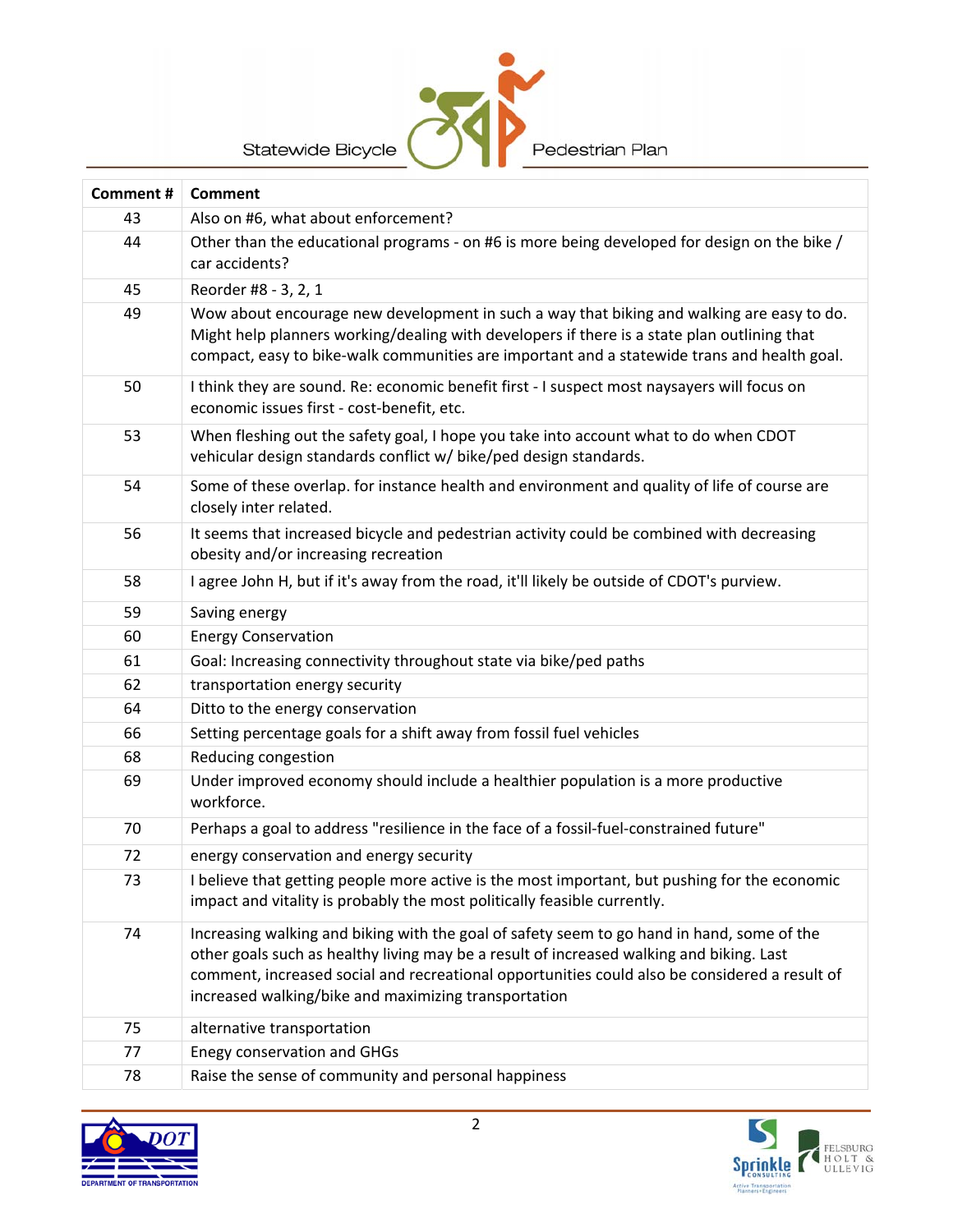

| Comment # | <b>Comment</b>                                                                                                                                                                     |  |  |
|-----------|------------------------------------------------------------------------------------------------------------------------------------------------------------------------------------|--|--|
| 79        | Universal access to transportation                                                                                                                                                 |  |  |
| 80        | Increasing local and federal funding sources!                                                                                                                                      |  |  |
| 81        | linking bike/ped facilities to existing bus/train improvements                                                                                                                     |  |  |
| 82        | Multimodal transportation connectivity                                                                                                                                             |  |  |
| 83        | Adoption of local, regional and state policies or plans that support bike/ped facilities, e.g.<br><b>Complete Streets</b>                                                          |  |  |
| 84        | Prioritizing funding to bring up rural area roads as they are the dominant roadways in rural<br>areas with fewer alternatives available                                            |  |  |
| 85        | Appropriate pedestrian signal timing and other access issues related to seniors and our rapidly<br>aging population                                                                |  |  |
| 86        | Connectivity between communities for multi-modal transport                                                                                                                         |  |  |
| 87        | Complete streets on all CDOT roadways in urban/suburban areas                                                                                                                      |  |  |
| 88        | ditto on 'Prioritizing funding to bring up rural area roads as they are the dominant roadways in<br>rural areas with fewer alternatives available                                  |  |  |
| 90        | echo comment regarding the need to address aging population & active seniors                                                                                                       |  |  |
| 91        | safer routes for school children and community members to walk and bike in neighborhoods<br>without sidewalks                                                                      |  |  |
| 92        | ditto Prioritizing funding to bring up rural area roads as they are the dominant roadways in rural<br>areas with fewer alternatives available                                      |  |  |
| 96        | On social/educ goal: CDOT provides "transportation equity" for low income, seniors, youth etc<br>who may not have/afford cars                                                      |  |  |
| 97        | Only place where that doesn't work is on the interchanges Jerry - because our small local<br>population can't possible pay for improvements over a large right of way              |  |  |
| 98        | good strategies on retrofitting edge cities/suburbs besides Road Diets                                                                                                             |  |  |
| 102       | review of cdot hwys in rural main streets with ways to slow traffic on these main roads and<br>provide additional lanes for bikes                                                  |  |  |
| 105       | increased traffic calming measuresfor example on US 36 between Boulder and Lyons                                                                                                   |  |  |
| 106       | Good question about the LOS rating and how these goals interact with traffic management<br>priorities                                                                              |  |  |
| 107       | CDOT can play a key role in providing connection between some of the great networks that are<br>developing in cities around the State.                                             |  |  |
| 108       | ditto on review of cdot hwys in rural main streets with ways to slow traffic on these main roads<br>and provide additional lanes for bikes                                         |  |  |
| 112       | Either under Improve State/Reg Economy or Maximize other Options: reducing the # cars on<br>road also decreases wear and tear and thus decreases road maintenance costs over time. |  |  |

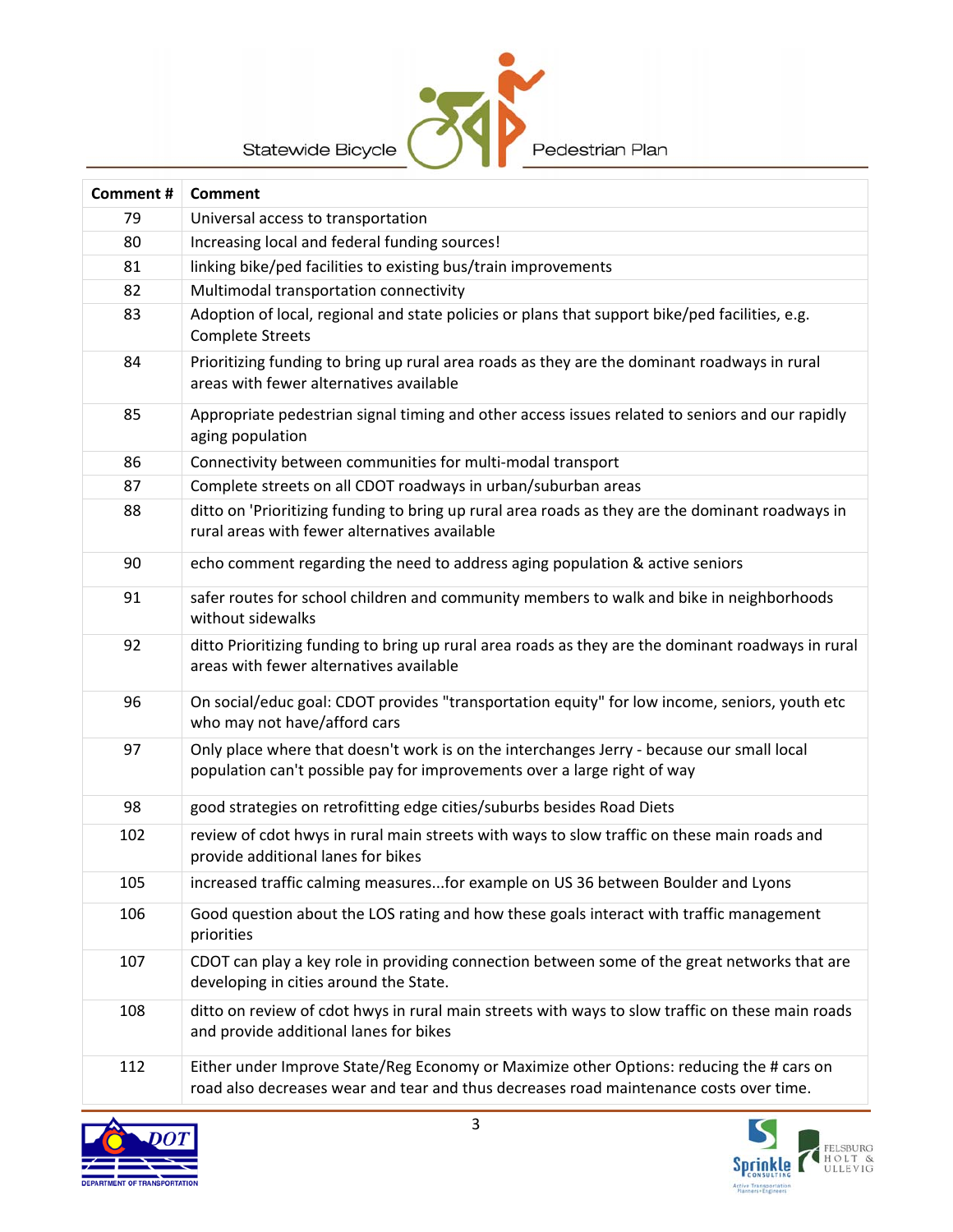| Comment # | Comment                                                                                                                                                                                                                                                                                                                                                                                                                                                                                                                                |  |  |
|-----------|----------------------------------------------------------------------------------------------------------------------------------------------------------------------------------------------------------------------------------------------------------------------------------------------------------------------------------------------------------------------------------------------------------------------------------------------------------------------------------------------------------------------------------------|--|--|
| 113       | Better Public Health or Better Environmental Quality: Taking fossil fuel burning vehicles off the<br>road also improves water quality by removing toxins from ground water runoff and requires less<br>(costly!) ground water quality mitigation infrastructure.                                                                                                                                                                                                                                                                       |  |  |
| 114       | Under Better Public Health: make clear the connection between reducing environmental toxins<br>(air and water quality) and human health: decrease asthma and other pulmonary disease,<br>cancer, etc.) I think Public Health and Environmental health SHOULD be separate goals-in<br>order to highlight the importance of each, but I think the linkage should be clear.                                                                                                                                                               |  |  |
| 115       | Also articulate the connection between obesity/lack of activity and chronic disease which<br>ultimately costs taxpayers millions/billions of dollars each year.                                                                                                                                                                                                                                                                                                                                                                        |  |  |
| 116       | I think the idea of "Transportation Equity" is an important social justice issue. In the future,<br>CDOT could be liable for not providing it, although all taxpayers pay into the road system, those<br>without ability or desire to own/drive a car (seniors, youth, low-income, disabled, choice)<br>cannot access those roads. But if paths, sidewalks, transit facilities are all part of the plan, then<br>everyone has an alternative.                                                                                          |  |  |
| 117       | It's vital to improve connectivity to non-state roadways and paths: local and county                                                                                                                                                                                                                                                                                                                                                                                                                                                   |  |  |
| 118       | It's important to increase prioritization to rural areas to add shoulders and bike/ped facilities<br>since the state roadways are more dominant in those communities since there are fewer<br>alternatives (city or county roads) compared to metropolitan areas or larger communities.<br>Emphasized by the fact that those state roads are often the "main" street in those rural<br>communities and lag reconstruction compared to the metro areas. This is a huge<br>"transportation equity" issue for low income rural residents! |  |  |
| 119       | Setting percentage goals for mode shift away from fossil fuel vehicles: let's actually PLAN for<br>the future instead of reacting once fossil fuels become too expensive or road maintenance<br>budgets are completely depleted.                                                                                                                                                                                                                                                                                                       |  |  |
| 122       | Better Rec opportunities: bullet 3. I recommend changing " multi-use pathways near<br>populations" to "multi-use pathways near and between populations" (there are many<br>populations centers that are relatively close that are not linked but should be)                                                                                                                                                                                                                                                                            |  |  |
| 123       | Enhance Safety: add bullet 2 " Increase Road and multi-use path user knowledge of rules"                                                                                                                                                                                                                                                                                                                                                                                                                                               |  |  |
| 124       | I really like the draft goals but think we need something in the way of a goal to actually fund<br>some of these excellent objectives. Something like at least ??% of CDOT funding will be<br>allocated to bike/pedestrian projects or CDOT will fund bike/pedestrian enhancements on a par<br>(% wise) with the states doing the best job in these areas. Goals that cost money without<br>including some means to fund them sound at best like wishes rather than commitments.                                                       |  |  |

Pedestrian Plan



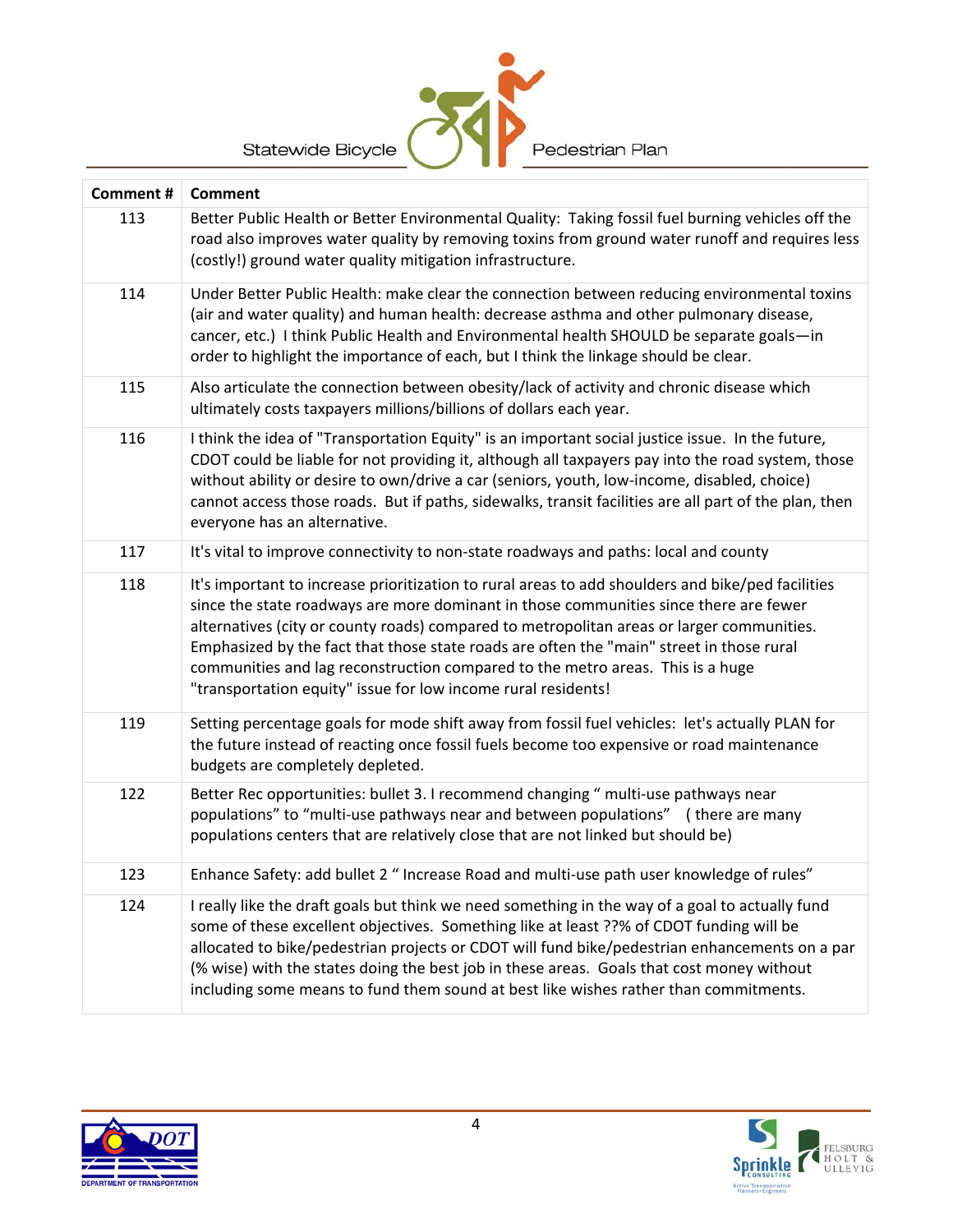| Statewide Bicycle<br>Pedestrian Plan |                                                                                                                                                                                                                                                                                                                                                                                                                                                                                                                                                                                                                                                                                                                                                                                                                                                                                                                |  |  |
|--------------------------------------|----------------------------------------------------------------------------------------------------------------------------------------------------------------------------------------------------------------------------------------------------------------------------------------------------------------------------------------------------------------------------------------------------------------------------------------------------------------------------------------------------------------------------------------------------------------------------------------------------------------------------------------------------------------------------------------------------------------------------------------------------------------------------------------------------------------------------------------------------------------------------------------------------------------|--|--|
| Comment #                            | Comment                                                                                                                                                                                                                                                                                                                                                                                                                                                                                                                                                                                                                                                                                                                                                                                                                                                                                                        |  |  |
| 125                                  | My comments are that we need more focus on the connection among bicycle & pedestrian<br>transportation choices, land-use, public health, and financing of bike/ped infrastructure<br>improvements and safety education programs, particularly for the state and local agencies since<br>the federal focus seems to be shifting away from funding bike/ped improvements. Thanks for<br>collecting all of our comments.                                                                                                                                                                                                                                                                                                                                                                                                                                                                                          |  |  |
| 130                                  | The economic benefit of gaining household income through mode shift to active transportation<br>is a very compelling argument for consumers to consider a bike/ped option. Awesome to hear<br>this argument coming from CDOT! But it does mean a greater focus on bike/ped infrastructure<br>in disadvantaged areas, where the impact on household income can be the greatest.                                                                                                                                                                                                                                                                                                                                                                                                                                                                                                                                 |  |  |
| 132                                  | I do have one additional sub-goal statement for the "Better Recreational Opportunities &<br>Enhanced Quality of Life" goal:- Multi-modal access to and through public lands. This is<br>particularly important because Colorado has such an extensive acreage of publicly accessible<br>federal, state, county, and city/town lands.<br>The inter-connectivity of these public lands to each other and to population centers should be a<br>critical component of the statewide bicycle & pedestrian plan. It will also contribute to the<br>benefit many of the other stated goals.                                                                                                                                                                                                                                                                                                                           |  |  |
| 133                                  | I watched the webinar last week and appreciate the opportunity to submit comments. I noticed<br>that Enhancing safety was a major goal for most respondents. In the draft goals, Enhancing<br>safety seems to address only reducing crash rate & potential threat of crashes. I was wondering<br>if that goal could be possibly expanded a bit to include something that would limit the<br>intimidation that cyclists sometimes are subjected to from intentionally aggressive/intimidating<br>drivers. I admit that I don't really have a specific idea of how this could work, but thought it was<br>at least worth asking. I know many cyclists who have experienced this and have experienced it<br>myself. It seems to fit under the umbrella of safety, but perhaps it is beyond the scope of this<br>project? In any case, I thought it was worth asking. Thanks for the opportunity to offer feedback |  |  |
| 134                                  | The only recommendations I have are to add a goal to "Improve connectivity of regional trails<br>and other bike/ped infrastructure". This could live under the improve quality of life goal or goal<br>8, but connectivity is so important that I think it deserves it's own place.                                                                                                                                                                                                                                                                                                                                                                                                                                                                                                                                                                                                                            |  |  |
| 135                                  | Also I think 8 doesn't quite fit with the rest, could it be reworded to something like "Diversify<br>and improve transportation options". The emphasis would be that a person would have high<br>quality transportation options and would not be limited to just one safe and enjoyable way to<br>get somewhere.                                                                                                                                                                                                                                                                                                                                                                                                                                                                                                                                                                                               |  |  |
| 136                                  | Regarding Economic Development: The growth of the knowledge and creativity of the<br>workforce is key to providing sustainable and green jobs in the region and state. Several<br>authors like Richard Florida have commented on the importance of bicycle facilities to the well-<br>educated and creative among us. Recently Fort Collins has commissioned a study to quantify<br>the economic value of bicycle programs. The state plan should incorporate the Fort Collins<br>study and also include workforce development as one of the benefits.                                                                                                                                                                                                                                                                                                                                                         |  |  |



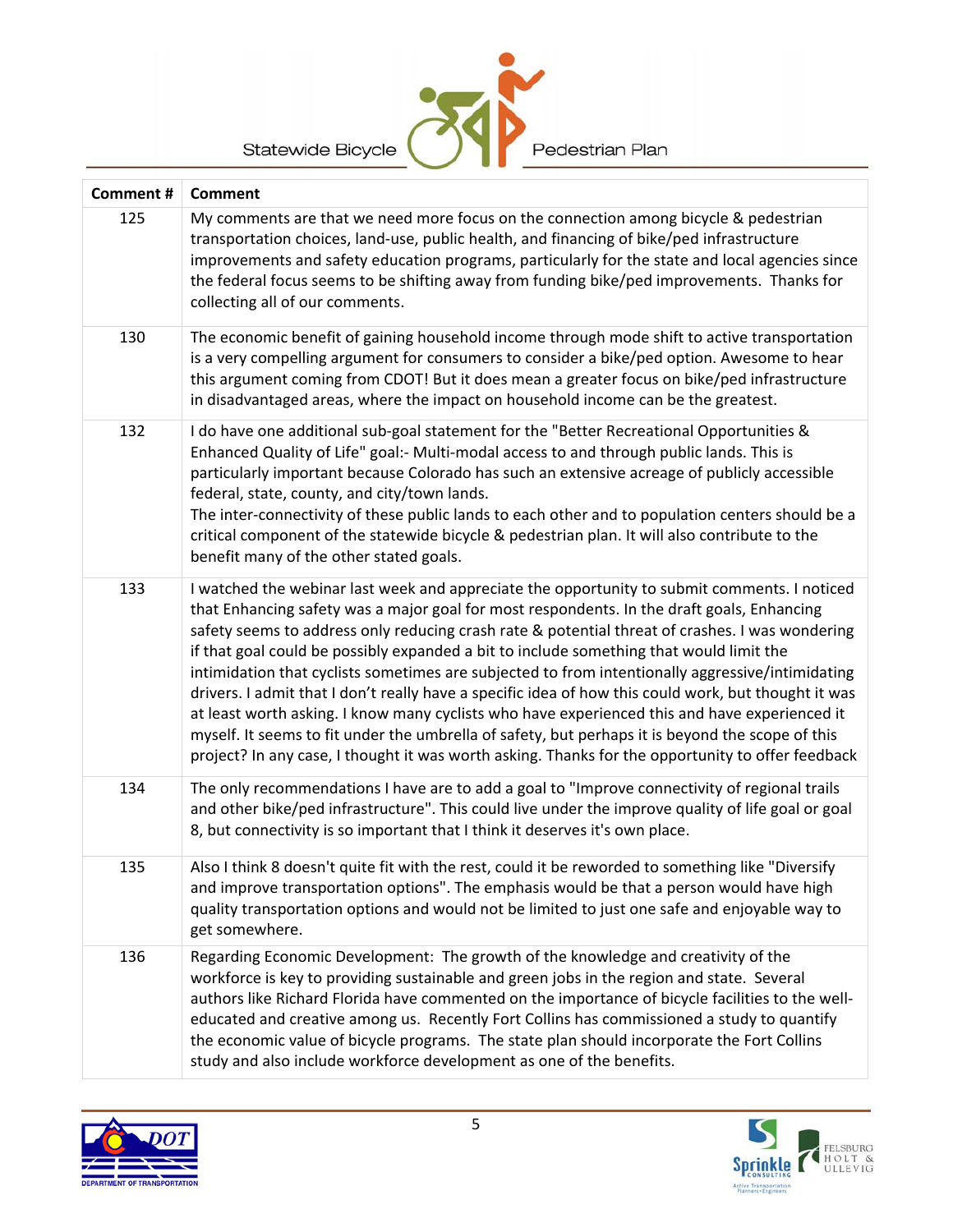| Statewide Bicycle<br>Pedestrian Plan |                                                                                                                                                                                                                                                                                                                                                                                                                                                                                                                                                                                            |  |
|--------------------------------------|--------------------------------------------------------------------------------------------------------------------------------------------------------------------------------------------------------------------------------------------------------------------------------------------------------------------------------------------------------------------------------------------------------------------------------------------------------------------------------------------------------------------------------------------------------------------------------------------|--|
| Comment #                            | <b>Comment</b>                                                                                                                                                                                                                                                                                                                                                                                                                                                                                                                                                                             |  |
| 137                                  | Regarding Safety: Here in Fort Collins we have been pushing for increased enforcement for<br>both bikes and cars. As the city becomes increasingly more bike friendly, there are more<br>conflicts between bikes and cars, with the bikes often the offending party. And, of course,<br>some motorists are still recklessly indifferent at best and even outright dangerously hostile to<br>bikes as well. The state plan should have a criteria to measure enforcement efforts to reduce<br>collisions.                                                                                   |  |
| 139                                  | Regarding Performance: Usually plans for bikes and pedestrians focus on system design - e.g.<br>how many miles of trails, curb cuts, etc. However, actual volume of use - e.g. daily counts,<br>should be just as important a criteria. We do need good system design and connectivity, but we<br>also need to be sure we are putting the facilities where people will actually use them. The state<br>plan should call for base-line measurements and proof of success in use of the facilities.                                                                                          |  |
| 140                                  | Regarding Transit: Already several of the transit lines in this region are maxing out on the<br>number of bikes that can be carried on the racks on the front of the buses. The state plan<br>should address the need to provide more transportation capacity for bikes, or more secure<br>storage, or both.                                                                                                                                                                                                                                                                               |  |
| 141                                  | Regarding other goals: There is a lot of discussion underway on the use of e-bikes and other<br>low-powered alternatives on streets and trails. We want people out of automobiles for all kinds<br>of good reasons  but we don't allow electric golf-cart type vehicles on state roads and we<br>restrict all low powered alternatives from the trails. Yet an aging population is more likely to<br>switch to a low-powered option than a regular bicycle. The state plan should address growth in<br>alternative mode transportation and the necessary code changes and facility design. |  |
| 142                                  | Thanks for your work in hosting tonight's bike and ped webinar. I found the information useful<br>and well presented. As a closing thought I agree fully with having the plan help drive economic<br>douglopment as the #1 goal. Civen the reality of many projects competing for limited funding L                                                                                                                                                                                                                                                                                        |  |

- development as the #1 goal. Given the reality of many projects competing for limited funding, I would suggest that proposed projects be ranked on their potential to drive economic development. For example, here in Summit County we act as a state‐wide magnet for tourism and recreational dollars flowing into the state. In my mind there is a clear link between bike and ped infrastructure investments and favorable impressions enjoyed by visitors to our county, and hence the flow of tourism dollars into the state. Accordingly, one might argue that a tangible 'return on investment' could potentially be calculated. By allocating scarce dollars where the state can maximize the economic development 'return' we strengthen arguments for funding. Maybe some time can be spent by CDOT staff to approximate this financial return in hopes of persuading elected officials, and ultimately tax payers, on the merits of bike and ped investments.
- 143 I believe people need economic incentives to walk and change their behavior. I live in a decent walkable neighborhood, but people still drive 2 blocks to school or to the school bus stop, which then takes kids on a 1.5 mile drive. That is a ridiculous waste of many things. Safety improvements for walking biking are sorely needed, but maybe we need \$6/gas like in Japan and Europe, or incentives for kids to encourage their lazy parents to walk.



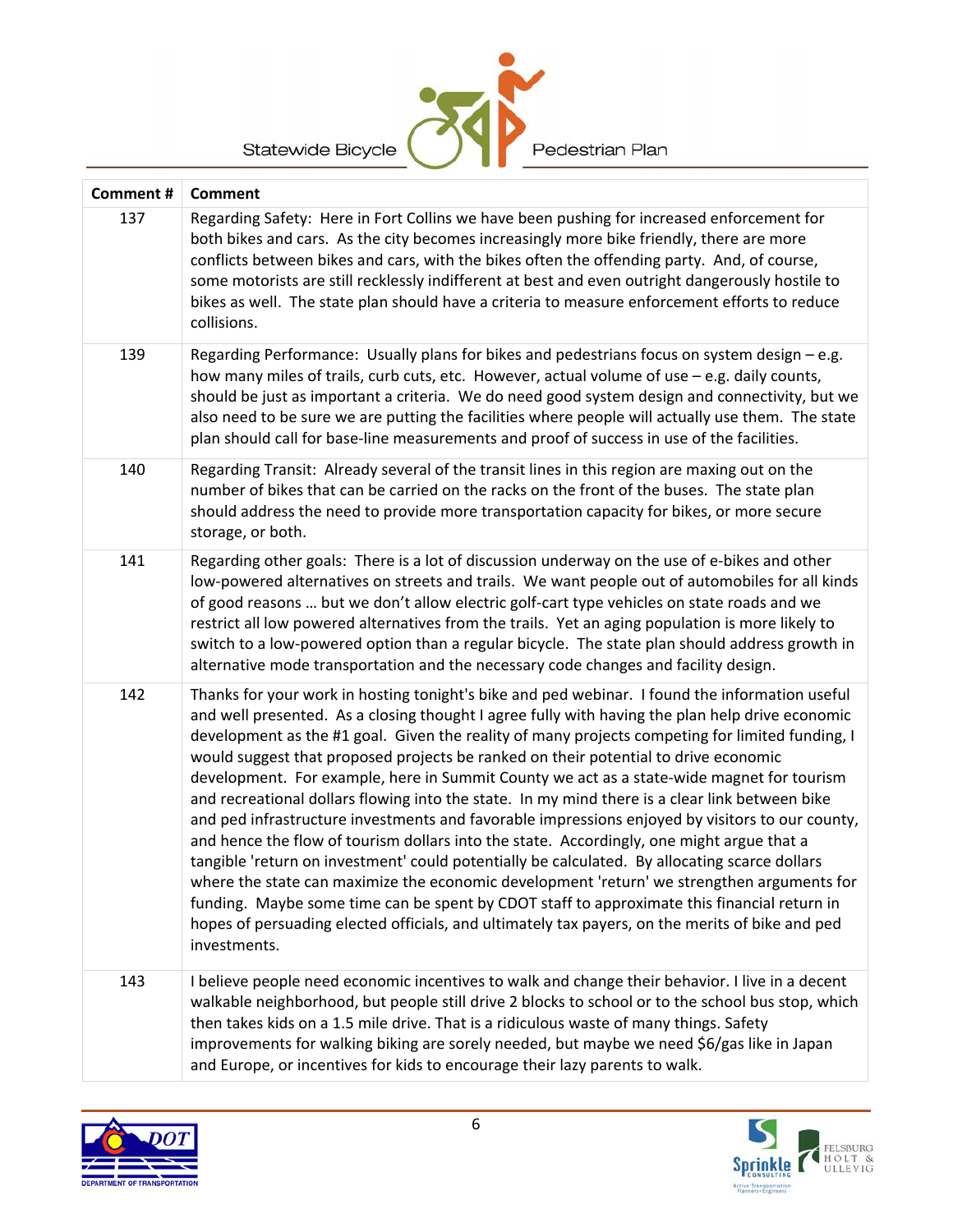

**Comment # Comment** 144 I checked most important for access to better social and educational opportunities because achieving that concurrently achieves my highest priorities: education and infrastructure that sustainably serves citizens. 145 This isn't a very good survey. By the nature of the questions, most of the answers are inherently "most or very". Its like asking, "how important is it to you to not have puppies abused?". Well, very. But anything less than "most" seems cruel. It needs to be phrased differently such as, "rate these in the order of importance". Or "allocate percentages of the budget to where you think the dollars should go, taking into consideration real life pros and cons". Something that gets you real quality answers more than just "healthy air and not getting run‐over are important to Coloradoans". :) That's just my opinion. Thanks for offering the survey and I'm glad I got to give my opinion! 146 Saving energy 147 I'm confused why a statewide bicycle and pedestrian plan has a goal of improving the economy. While that's a nice goal, it certainly shouldn't be a goal of this plan. 148 Providing bicycle infrasturcture that separates the bicycle commuter form both the auto commuter and the pedestrian with their dogs and baby carriages. Enforce the pedestrian laws on the automobile commuters who choose not to see the ped standing at the crosswalk. Better way finding, CDOT signage for way finding is horrible! It's confusing, it is often posted too late in the game for making decisions safely. Construction signage and detours also are poor. It's all about access to destinations. I would always rather bike than drive to somewhere ‐ the movies, the bookstore, the grocery store the post office, dry cleaners and friends homes. 149 Reduce land and buildings dedicated to parking. 150 Improved equity- e.g better access/connectivity to bicycle and pedestrian facilities in low income communities 152 | Increased safety for bicyclists on CDOT roads 153 Maintenance - there are a lot of road features that are not specifically "bicycle" facilities (e.g., pave shoulders) that are often not maintained to the standard of the travel lanes, creating poor riding/walking conditions especially in more rural or exurban areas. Also some roadside trails paralleling CDOT state highways (mostly in rural/small town areas) are in terrible condition. 154 Health Equity in all of these goals - For example the increased economy, improved safety, air quality etc. should all include a focus to emphasize more impact on disparate populations of low SES, minorities, and underserved.



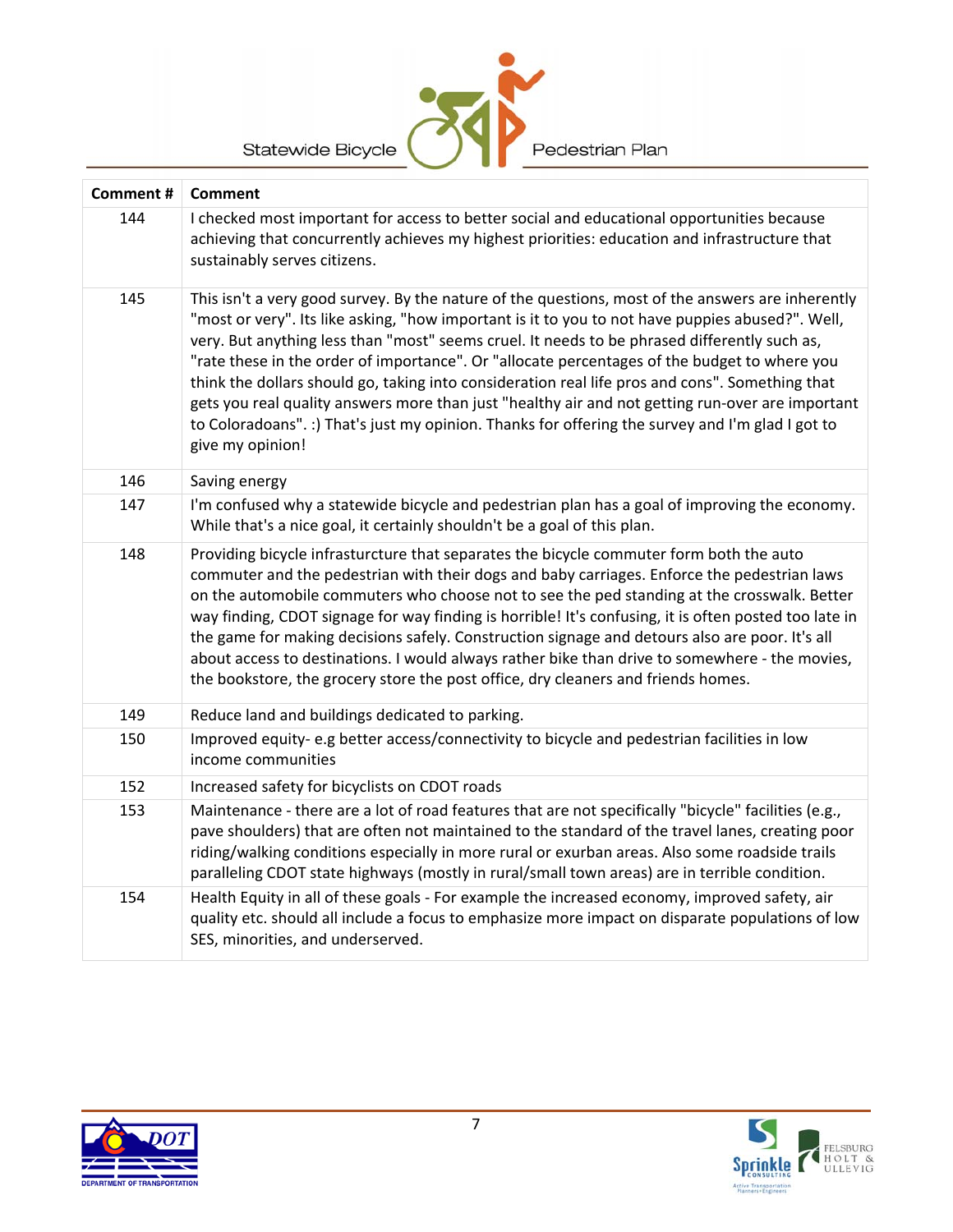| <b>Statewide Bicycle</b><br>Pedestrian Plan |                                                                                                                                                                                                                                                                                                                                                                                                                                                                                                                                                                                                                                                                                                                                                                                                                       |  |
|---------------------------------------------|-----------------------------------------------------------------------------------------------------------------------------------------------------------------------------------------------------------------------------------------------------------------------------------------------------------------------------------------------------------------------------------------------------------------------------------------------------------------------------------------------------------------------------------------------------------------------------------------------------------------------------------------------------------------------------------------------------------------------------------------------------------------------------------------------------------------------|--|
| Comment #                                   | Comment                                                                                                                                                                                                                                                                                                                                                                                                                                                                                                                                                                                                                                                                                                                                                                                                               |  |
| 155                                         | I think this basically covers it but i would say that connectivity in the form of looking across<br>county lines at projects and how they work together and focusing on making certain<br>trails/paths/roads very good, vs having more things that are just adequate. Also, CDOT should<br>put emphasis on quality of life when major roads cut thru towns (ie: Carbondale). One thing<br>that continues to be a thorn in the side of me (and many others) is the lack of timing when it<br>comes to stoplights and lack of functioning in general. Lights in our general area change<br>constantly from feeder streets causing traffic on major arteries to stop when NO ONE is even on<br>the intersecting street. We need to look at all these very easy and practical areas as well as<br>fancy plans. thank you. |  |
| 156                                         | Efficient routes with regular upkeep to encourage more commuting and utilitarian cycling. More<br>tools for employers to understand the need for safe and protected bike parking, both long and<br>short term                                                                                                                                                                                                                                                                                                                                                                                                                                                                                                                                                                                                         |  |
| 157                                         | Connectivity! Making sure bike lanes, bike paths, sidewalks, all connect. You don't have to have<br>only one thing (like only bike lanes), you can have a variety of multi modal options but make<br>sure they make sense for commuting and create an alternative transportation network.                                                                                                                                                                                                                                                                                                                                                                                                                                                                                                                             |  |
| 158                                         | Giving the major bikeways a higher priority in funding ie. the Front Range Trail. Regional trail<br>systems that spur off of the Front Range Trail, Developing the Foothills Mountain Bike Trail and<br>helping School Districts make better/safer connections between their schools and<br>neighborhoods.                                                                                                                                                                                                                                                                                                                                                                                                                                                                                                            |  |



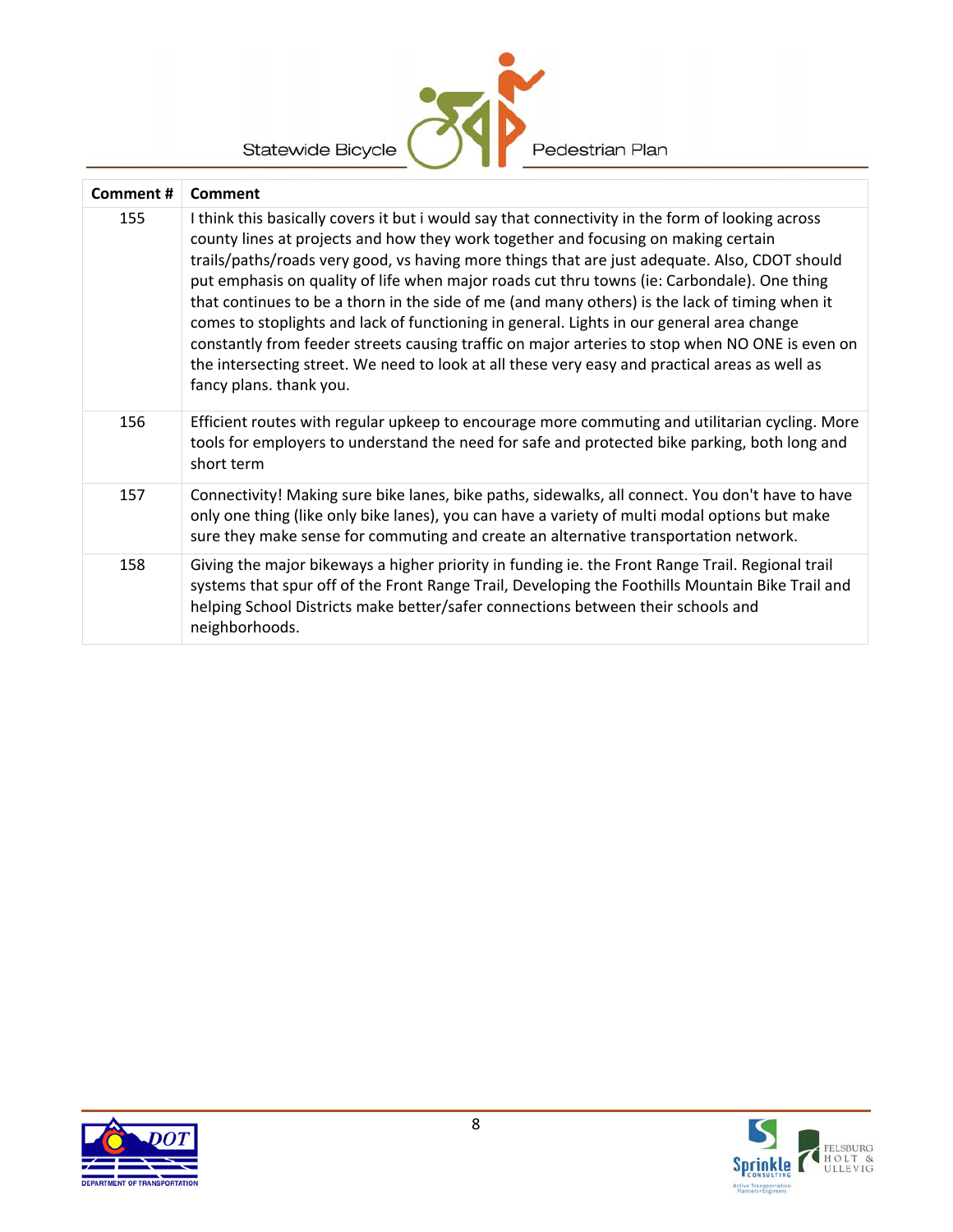

# **Other Comments Regarding the Overall Bicycle/Pedestrian Plan**

| <b>Comment #</b> | Comment                                                                                                                                                                                                                                 |  |  |
|------------------|-----------------------------------------------------------------------------------------------------------------------------------------------------------------------------------------------------------------------------------------|--|--|
| 9                | The City of Fort Collins (DK Kemp) tracks this [bike crash data], but only what comes through<br>their own reporting system. It does not have to be reported to police.                                                                 |  |  |
| 10               | Bicycle and Pedestrian crashes are tracked by official matters when involved with a car.                                                                                                                                                |  |  |
| 12               | Bicycle and pedestrian crashes alone (no motor vehicle involved) are not tracked                                                                                                                                                        |  |  |
| 16               | We need to have a bicycle safety committee within CDOT - an ongoing committee which local<br>bicyclist have access to the committee for improvement of safety - if such a committee now<br>exist - what is it and how can I contact it. |  |  |
| 21               | Goal - long term stable source of funding                                                                                                                                                                                               |  |  |
| 24               | I believe we should have a designated percentage goal for mode shift, it could be included<br>elsewhere but should be identified                                                                                                        |  |  |
| 26               | Provide opportunities for local towns that have highways running through them to have a<br>prominent voice at the table when considering local highway projects.                                                                        |  |  |
| 29               | I agree with Daryl in the sense that our 'state' roadways are a much larger percentage of the<br>available roadways in rural areas due to limited available buildable area and lower populations                                        |  |  |
| 30               | Very informative. Thank you for hosting the webinar.                                                                                                                                                                                    |  |  |
| 31               | Thanks--this was a great way to facilitate this meeting.                                                                                                                                                                                |  |  |
| 32               | great way to poll - hope others will be able to contribute that were unable to attend.                                                                                                                                                  |  |  |
| 33               | I agree - very easy to access and to use. The real-time feedback and polling, and the ability to<br>read other's comments, was great                                                                                                    |  |  |
| 34               | Thank you, Great job!                                                                                                                                                                                                                   |  |  |
| 39               | In rise of the creative class by Richard Flordia he outlines how bike facilities attract a better<br>educated and creative workforce                                                                                                    |  |  |
| 46               | Seems like a relatively inexpensive way to reduce crash incidents would be for CDOT to sweep<br>shoulders more frequently. Is there a way to link funding to require monthly sweeping of<br>highway shoulders?                          |  |  |
| 55               | BiPeT's rule of thumb is put the people where the cars can't go. physical separation from roads<br>reduces vehicular and exhaust exposure.                                                                                              |  |  |
| 57               | BTW this is a great way to get feedback from stakeholders on a state plan.                                                                                                                                                              |  |  |
| 63               | Resolution of e-bikes on trails                                                                                                                                                                                                         |  |  |
| 65               | advocating for a better built environment going forward in new design. Why retrofit everything<br>if we allow new development to be non bike and ped friendly?                                                                          |  |  |
| 67               | Larger percentage of funding towards alternative transportation facilities                                                                                                                                                              |  |  |
| 71               | Good one on e-bikes. Something we all will need to deal with re: new ADA regs                                                                                                                                                           |  |  |

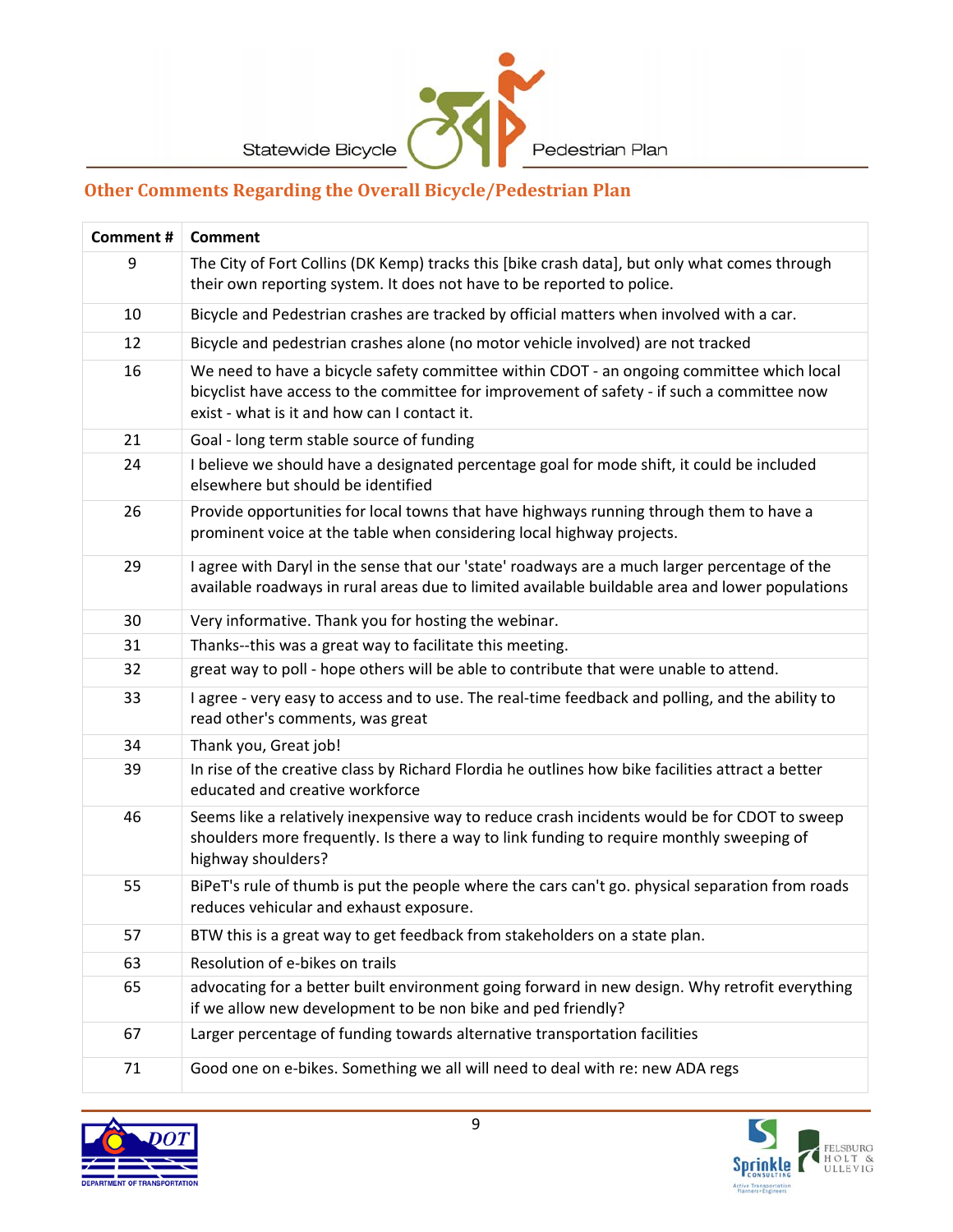Statewide Bicycle



| Comment # | <b>Comment</b>                                                                                                                                                                                                                                                                                                                                                                                                       |  |  |
|-----------|----------------------------------------------------------------------------------------------------------------------------------------------------------------------------------------------------------------------------------------------------------------------------------------------------------------------------------------------------------------------------------------------------------------------|--|--|
| 93        | when considering aging population, can we address allowing electric bikes for the elderly?                                                                                                                                                                                                                                                                                                                           |  |  |
| 94        | 95% of the Bike/Ped complexities should be dealt with at a local level of planning AND funding.<br>If the locals won't fund it, then put it on the back burner until they will. Provide guidance for<br>paths in CDOT ROW.                                                                                                                                                                                           |  |  |
| 95        | Not sure where education tools for the public or us as a resource fits into the plan.                                                                                                                                                                                                                                                                                                                                |  |  |
| 99        | Disagree with putting on the back burner when the locals won't fund it.                                                                                                                                                                                                                                                                                                                                              |  |  |
| 103       | I thiink the problem with depending on local planning and funding of bike/ped infrastructure is<br>that it rarely results in connectivity between municipalities                                                                                                                                                                                                                                                     |  |  |
| 104       | I know that in the statewide plan we tried to show the lack of funding. I noticed that there was<br>a suggestion to require CDOT to sweep the shoulders once a month.                                                                                                                                                                                                                                                |  |  |
| 109       | Connectivity between communities is likely in urban areas, but in stand-alone communities,<br>outside (i.e. state) funding is always needed.                                                                                                                                                                                                                                                                         |  |  |
| 110       | Actually, living in Downtown Denver, Connectivity between even cities in the Metro area is<br>poor. Bike lanes often end at the city line. This is a challenge I hope CDOT can help address                                                                                                                                                                                                                          |  |  |
| 111       | Please consider the whole range of bicycle infrastructure in this plan, from loose<br>surface/crusher fines trails to Cycle Tracks and everything in-between, including bike lane<br>networks in cities and towns.                                                                                                                                                                                                   |  |  |
| 120       | I participated as a citizen on the statewide bike/ped plan last night. Very cool. What software<br>were you using?                                                                                                                                                                                                                                                                                                   |  |  |
| 121       | A number of our routes pass through Colorado and we are interested in the development of<br>your bicycle and pedestrian plan.                                                                                                                                                                                                                                                                                        |  |  |
| 126       | I loved the CDOT webinar. They're on the right track with pretty much everything related to<br>bike/ped development.                                                                                                                                                                                                                                                                                                 |  |  |
| 127       | I think it would be extremely helpful for Colorado Bike Month to align with National Bike<br>Month, that is, make it June rather than May. That way, we can more seamlessly tie into what's<br>happening at the national level with all the media attention, etc. that revolves around National<br>Bike Month.                                                                                                       |  |  |
| 128       | The discussion about connection between active transportation and public health is terrific. I<br>will be making use of the performance measures CDOT develops in our local SRTS program.                                                                                                                                                                                                                            |  |  |
| 131       | In most of the cities and suburbs, the sidewalks are underused, while bikers are in constant<br>jeopardy from the skimpy little "lanes" they are allotted. Bikers should be allowed to use the<br>sidewalks as long as they yield the right of way to pedestrians. Downtown would be an<br>exception because peds are using the sidewalks there. I think biking would be more popular if it<br>weren't so dangerous. |  |  |



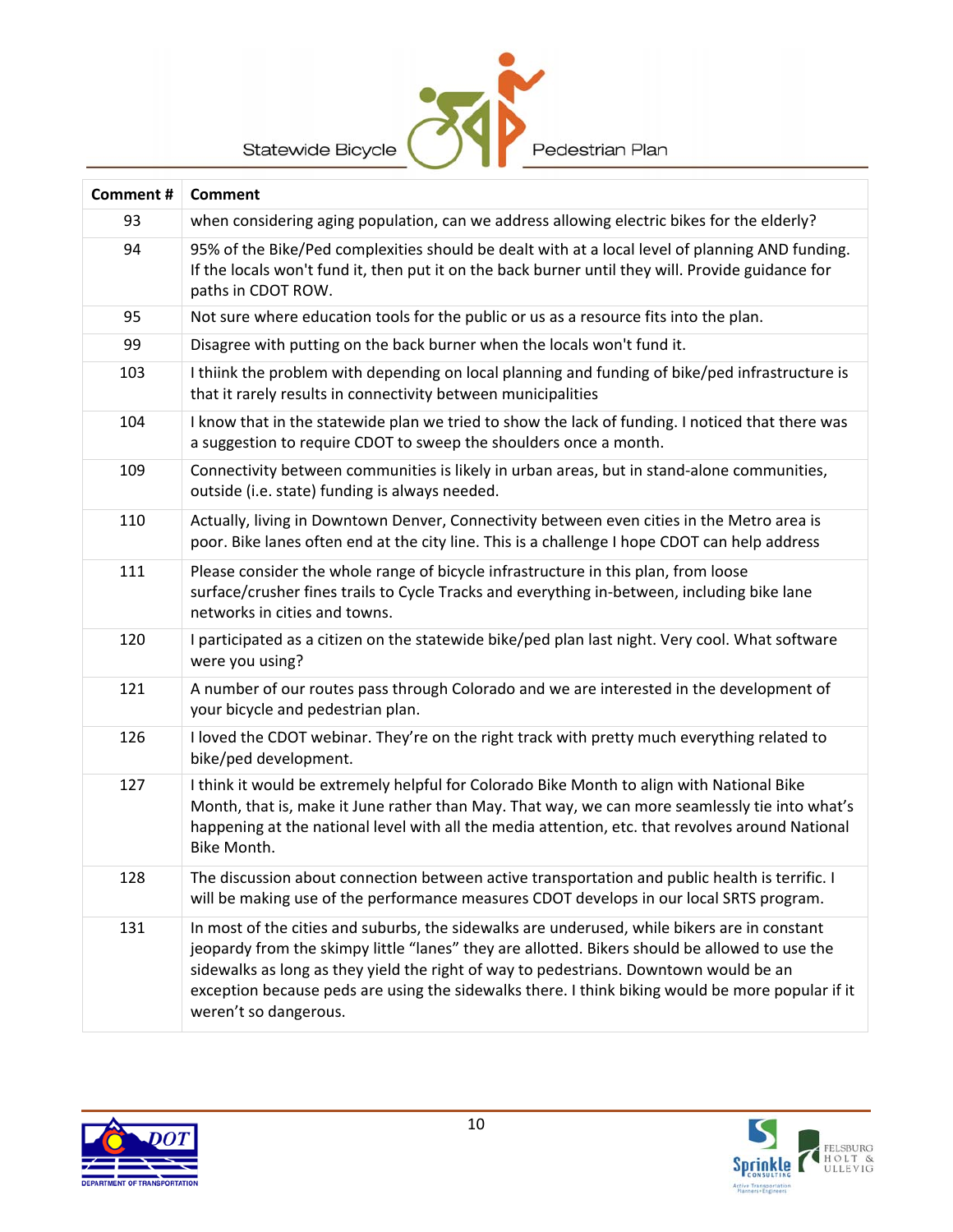| Statewide Bicycle<br>Pedestrian Plan |                                                                                                                                                                                                                                                                                                                                                                                                                                                                                                                                                                                                 |  |  |
|--------------------------------------|-------------------------------------------------------------------------------------------------------------------------------------------------------------------------------------------------------------------------------------------------------------------------------------------------------------------------------------------------------------------------------------------------------------------------------------------------------------------------------------------------------------------------------------------------------------------------------------------------|--|--|
| Comment#                             | Comment                                                                                                                                                                                                                                                                                                                                                                                                                                                                                                                                                                                         |  |  |
| 138                                  | Regarding Safety: I hear from older residents that they will not walk on the various trails<br>around town because of rude bikers who dash up at high speed yelling for them to get out of<br>the way. The trails are signed indicating that bikes must yield to pedestrians but without<br>enforcement that is pretty much ignored. Redirecting high speed riders to other routes and / or<br>better education and enforcement are needed. The state plan should have standards for off-<br>road multi-use trails that provide facilities that are friendly to both bike and pedestrian needs. |  |  |
| 151                                  | Pedestrian / Bicycling bridges over Wadsworth Blvd in Wheat Ridge.                                                                                                                                                                                                                                                                                                                                                                                                                                                                                                                              |  |  |

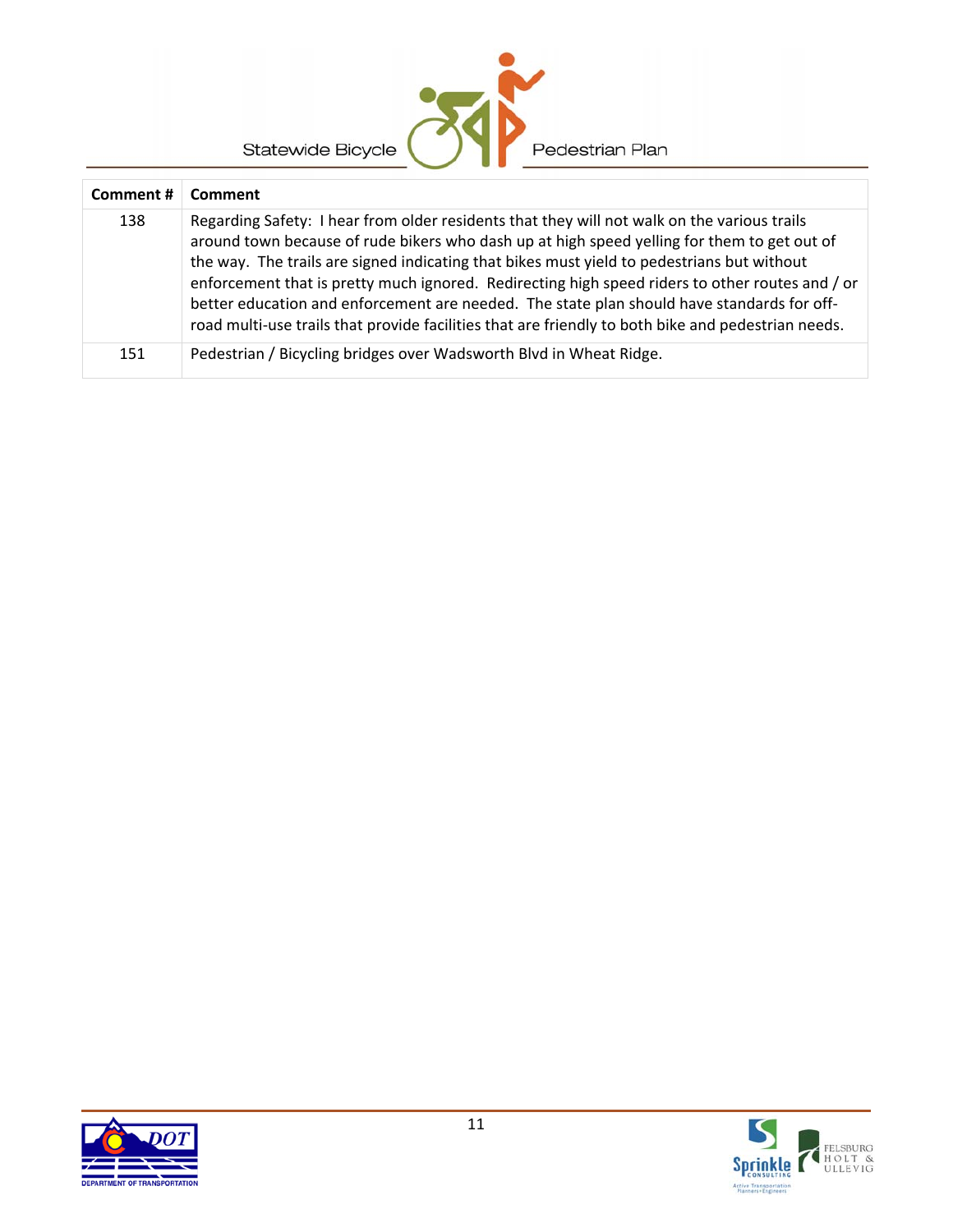

## **Questions and Responses**

| <b>Comment#</b>         | Question                                                                                                                                                                                     | Response                                                                                                                                                                                                                                                                                                                                                                               |
|-------------------------|----------------------------------------------------------------------------------------------------------------------------------------------------------------------------------------------|----------------------------------------------------------------------------------------------------------------------------------------------------------------------------------------------------------------------------------------------------------------------------------------------------------------------------------------------------------------------------------------|
| $\mathbf{1}$            | Are any of the goals in the B/P plans to<br>increase B/P and decrease 1 car/1<br>person (mode shift)?                                                                                        | Yes, the Improve State/Regional Economy goal<br>includes a potential investment decision criterion<br>about mode shift and the Increase Bicycling/Walking<br>Activity goal would include mode shift.                                                                                                                                                                                   |
| 3                       | Will cdot related programs (scenic<br>byways) have any special consideration<br>for assistance?                                                                                              | Yes, the Better Recreational Opportunities and<br>Enhanced Quality of Life goal includes a potential<br>investment decision criterion about enhancing scenic<br>byways.                                                                                                                                                                                                                |
| $\overline{\mathbf{4}}$ | Will the Plan mostly emphasize bicycle<br>commuting, or will it also include<br>recreational biking.                                                                                         | The draft goals consider both commuting and<br>recreational biking.                                                                                                                                                                                                                                                                                                                    |
| 6                       | What will happen to existing regional<br>plans that omit or give little emphasis<br>to cyclists/pedestrian needs and the<br>stated CDOT goals for these<br>customers?                        | The Statewide Bicycle and Pedestrian Plan applies to<br>all regions of the state. It is hoped that future<br>regional plans may look to this statewide plan for<br>guidance in goal-setting.                                                                                                                                                                                           |
| 8                       | In our area, I don't hear a lot about<br>serious bike accidents compared to<br>high usage. Is there a source which<br>tracks localized incidents?                                            | The level of bike crash reporting varies between<br>agencies, but generally lacks completeness.                                                                                                                                                                                                                                                                                        |
| 13                      | Will the plan address the addition of 4'<br>minimum shoulders on rural highways<br>as recommended by federal DOT. Will<br>Scenic Byways have a priority in this<br>regard?                   | The Plan's purpose is not to make sweeping<br>mandates such as adding shoulders to all rural and<br>Scenic Byway roads; but rather to identify criteria<br>that will help determine the best use of funds.                                                                                                                                                                             |
| 15                      | What is the current and future funding<br>sources to make these and other<br>bike/ped plans happen? Or how have<br>other states funded creating greater<br>infrastructure for bike/ped plans | Funding sources that have been used historically for<br>bicycle and pedestrian projects include Federal<br>programs such as Transportation Enhancement,<br>Congestion Mitigation and Air Quality, and Safe<br>Routes to Schools. Many privately funded grant<br>programs directly or tangentially related to bicycling<br>and walking can also be used for infrastructure<br>projects. |
| 36                      | Will there be an initiative to create S<br>standards to show typical Bike/Ped<br>layouts in the field?                                                                                       | The new Chapter 14 in CDOT's Roadway Design Guide<br>provides information to engineers regarding bike and<br>ped facilities.                                                                                                                                                                                                                                                           |
| 38                      | Do you already partner with State Parks<br>on the Colorado Front Range Trail Plan?                                                                                                           | Yes, CDOT is a part of the front range trail planning<br>group.                                                                                                                                                                                                                                                                                                                        |